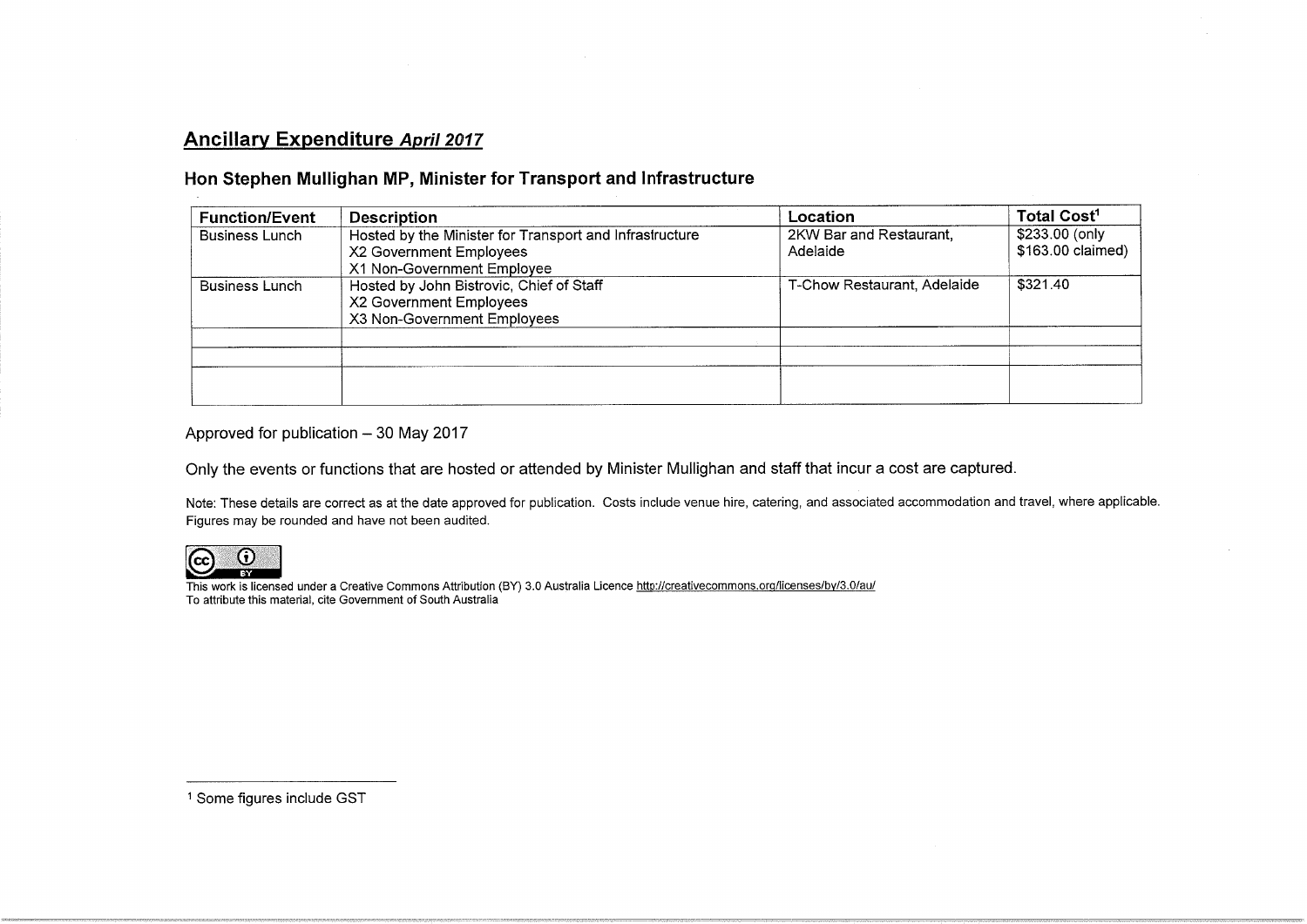# $\mathbf{d} \mathbf{X}$

#### BAR AND RESTAURANT

# TAX INVOICE

TABLE ACCOUNT 177 - Id/Chack 57914 2KW Bar- and Restaurant Lvl 8. 2 King William Street Adelaide SA 5000 ABN 53 167 176 730 Served by KATHRYN - Restaurant 1

> Covers : 3 26/4/2017 at 2:34 pm

| Non Alcoholic<br>Liquor<br>Food Sales<br>Coffee/Tea Sales | \$13,50<br>\$70.00<br>\$136.00<br>\$13.50 |
|-----------------------------------------------------------|-------------------------------------------|
| 3 x Vestal Sparkling*<br>@ \$4.50                         | \$13.50                                   |
|                                                           |                                           |
| 1 x Fillet Tartare*                                       | \$26.00                                   |
| 1 x Tuna Sashmi∗                                          | \$25.00                                   |
| 1 x Lamb Shoulder*                                        | $.$ \$55.00                               |
| 1 x S+V Potatoes*                                         | \$12.00                                   |
| 1 x Asparagus*                                            | \$18.00                                   |
| 3 x House Blend*                                          | \$13,50                                   |
| 0 \$4.50                                                  |                                           |
|                                                           |                                           |
| Total                                                     | \$233.00                                  |
|                                                           |                                           |
|                                                           |                                           |
| Balance                                                   | \$233.00                                  |
|                                                           |                                           |

\* Taxable Items TOTAL includes GST \$21.18